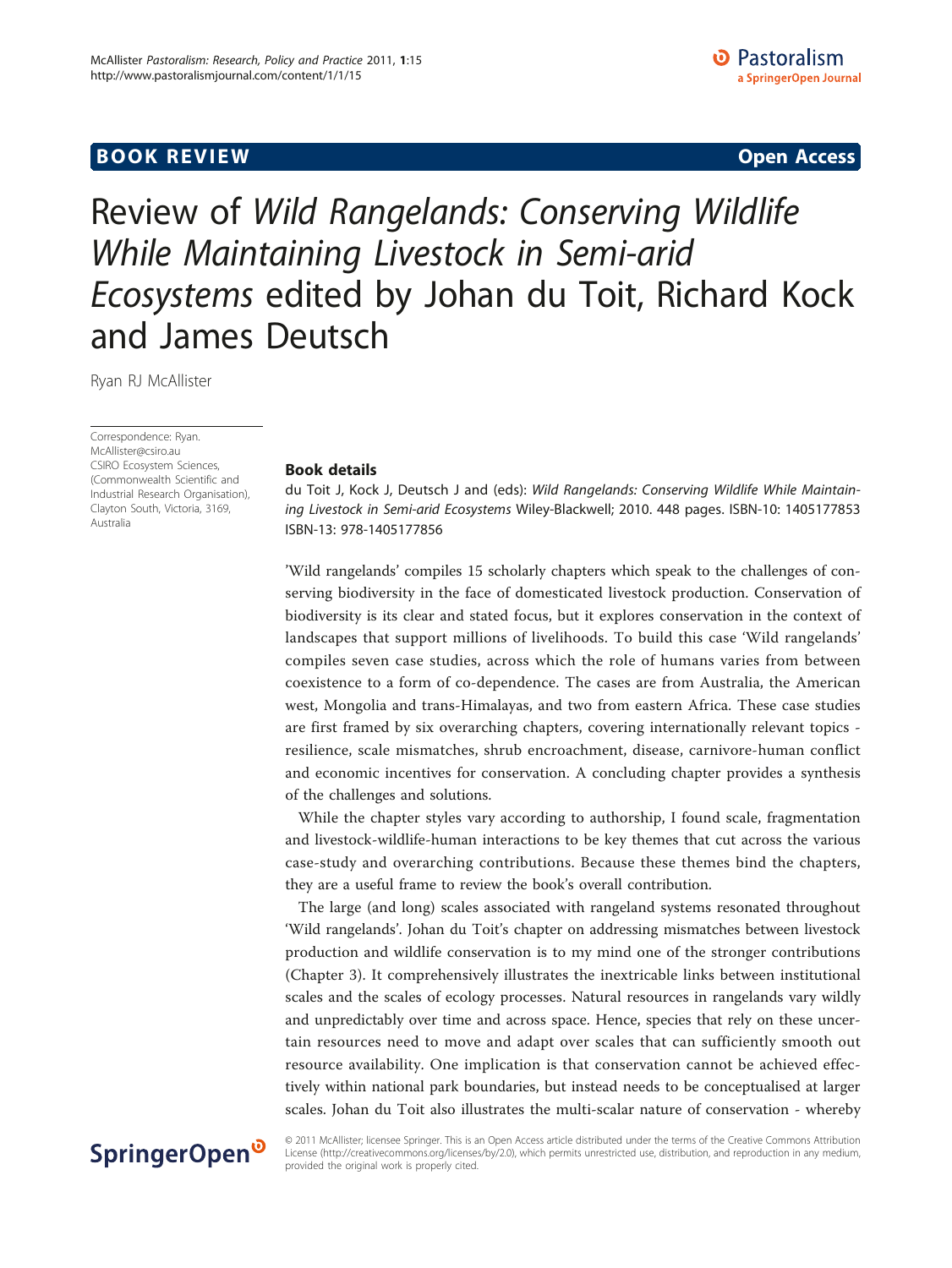global drivers can cause local conservation pressures and/or local conservation can have consequences beyond the spatio-temporal scale of the problem.

Chapter 8 unpacks this idea in the Australian context (Stephen Garnett and colleagues). Biodiversity conservation requires active management of weeds and pests. Pastoral enterprises can collectively provide management on an appropriately large scale, but Chapter 8 argues that Australian grazing management practices also need to refocus towards environmental stewardship - where environmental conservation is incentivised such that it takes precedence over production. The scale of management is one issue. The scale of wildlife movements is another. For example, in Chapter 11, Charudutt Mishra and colleagues, explore the Tibetan plateau where ungulates exist outside of conservation areas.

Rangeland fragmentation interacts with and contributes to scale mismatches. Fragmentation of rangelands is driven by over-grazing and degradation by domestic stock, and also fencing of both wild and domestic stock in order to control diseases. For example, Chapter 10 (Ricardo Baldi and colleagues) discusses how Patagonian guanaco are threatened because ranching isolates its populations. Chapter 11 (Charudutt Mishra and colleagues) similarly notes that surviving wildlife tends to exist in isolated pockets surrounding rural and urban land uses. Chapter 9 (Thomas Fleischner) writes not just about fencing's fragmenting impact for native grazing species in western America but also espouses fencing as a tool to exclude domestic stock from sensitive ecosystems.

The third permeating theme is on the livestock-wildlife-human interface. Chapter 5 (Richard Kock and colleagues) explores disease control. While this chapter is based on African case knowledge, many of the ideas are more broadly relevant. Chapter 6 (Alexandra Zimmermann and colleagues) explores carnivore-human conflict. And the Chapter on resilience (Chapter 2, Brian Walker) provides a cross-scale framework for thinking about social-ecological systems as moving targets. Within the case-study chapters, livestock-wildlife-human interfaces are also well represented. For example, weeds and feral animals have negative impacts on both domesticated livestock and native species in Australia's north (Chapter 8). Chapter 4 (Steven Archer) provides an overview on shrub encroachment, which is signature to desertification and has implications for fire regimes and carbon cycling.

The book outlines challenges, but also discusses intervention points and solutions. Chapter 7 (Ray Victurine and Charles Curtin) argues that paying landholders to conserve biodiversity is an effective approach to achieve target outcomes. In the chapter, they also acknowledge imperfections, and also discuss a broader range of financial incentives for conservation. Beyond government interventions, tourism operations, NGOs and premium market revenues can all be structured to promote profit from conservation. In Chapter 14 (Michael Norton-Griffiths and Mohammed Said) a counter example of financial incentives is presented, whereby attractive profits are resulting in agricultural landscapes replacing grazing practices. Whatever financial incentives are at play, the scales of the institutions which bear influence on wildlife management need to be re-considered, if, as suggested in Chapter 3, the aim is to focus more on ecosystem services and less on livestock commodities.

One view which is generally under-represented in the book, but is explored nicely in Chapters 12 (Katie Scharf and colleagues) and 13 (Katherine Homewood and Michael Thompson), is the need to both link conservation objectives with development goals